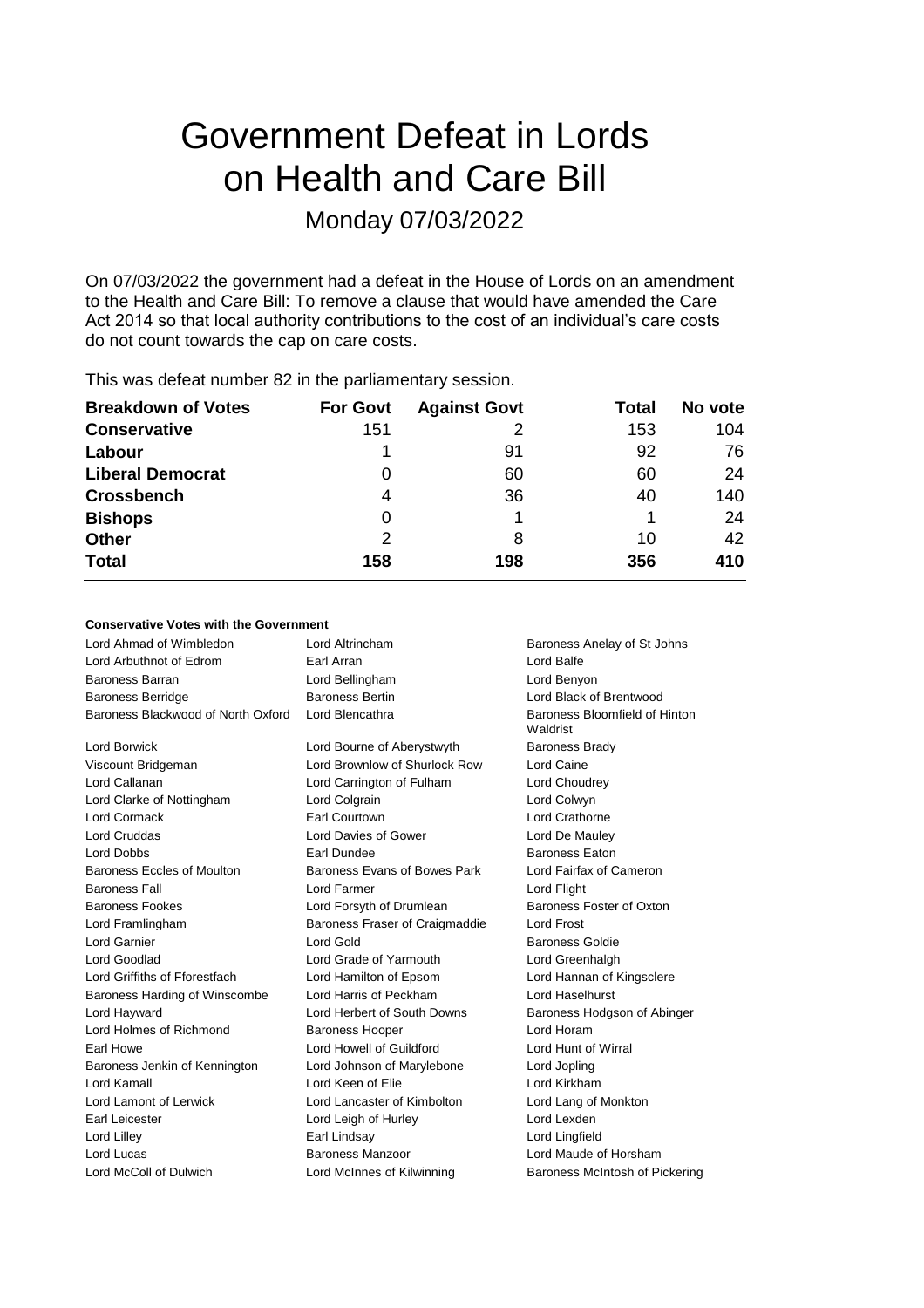Viscount Younger of Leckie

Lord McLoughlin **Baroness Meyer** Baroness Mobarik Duke of Montrose Lord Moylan Lord Moynihan Lord Naseby Lord Nash Baroness Neville-Jones Baroness Neville-Rolfe Baroness Nicholson of Winterbourne Baroness Noakes Lord Norton of Louth Lord Offord of Garvel Lord Parkinson of Whitley Bay Lord Patten Baroness Penn Lord Pickles Baroness Pidding **Lord Polak Lord Polace Lord Popat** Lord Popat Lord Porter of Spalding Lord Price Lord Randall of Uxbridge Lord Reay Baroness Redfern Lord Risby Lord Sandhurst Lord Sarfraz Lord Sassoon Baroness Seccombe Lord Selkirk of Douglas Lord Sharpe of Epsom Lord Sheikh Lord Sherbourne of Didsbury Lord Shinkwin **Lord Smith of Hindhead** Baroness Stedman-Scott Lord Sterling of Plaistow **Lord Stewart of Dirleton** Baroness Stowell of Beeston Lord Strathcarron **Lord Strathclyde** Exercise Stroud Baroness Stroud<br>
Baroness Sugg **Constrained Baroness Sugg Constrained Baroness Sugg Constrained Baroness Sugg** Lord Taylor of Holbeach Lord Trefgarne Viscount Trenchard Lord True Lord Tugendhat Baroness Vere of Norbiton Lord Wakeham Lord Wei Lord Wharton of Yarm Lord Whitby Lord Willetts Baroness Williams of Trafford Lord Wolfson of Tredegar Baroness Wyld

#### **Conservative Votes against the Government**

Baroness Altmann Baroness Warsi

#### **Labour Votes with the Government** Lord Lipsey

#### **Labour Votes against the Government**

Baroness Adams of Craigielea Lord Adonis Lord Anderson of Swansea Baroness Andrews **Baroness Armstrong of Hill Top** Baroness Bakewell Lord Bassam of Brighton **Baroness Blower Baroness Blower** Lord Blunkett Lord Bradley Lord Browne of Ladyton Lord Campbell-Savours Lord Carter of Coles Lord Cashman Viscount Chandos Baroness Chapman of Darlington Lord Clark of Windermere Lord Coaker Baroness Cohen of Pimlico **Lord Collins of Highbury** Baroness Corston Lord Davies of Brixton **Baroness Donaghy** Baroness Davies Drake Lord Dubs Lord Eatwell Lord Elder Lord Faulkner of Worcester **Lord Foulkes of Cumnock** Baroness Gale Baroness Golding Lord Grantchester Lord Hacking Lord Hain Viscount Hanworth Lord Harris of Haringey Baroness Hayman of Ullock Baroness Hayter of Kentish Town Baroness Healy of Primrose Hill Lord Hendy Baroness Henig Lord Hollick Lord Howarth of Newport Lord Hunt of Kings Heath Baroness Jones of Whitchurch Lord Jordan Lord Kennedy of Southwark Lord Khan of Burnley Baroness Lawrence of Clarendon Lord Layard Lord Lennie Lord Levy **Lord Liddle Lord Liddle Baroness Lister of Burtersett** Lord Mendelsohn Baroness Merron Lord Monks Lord Murphy of Torfaen **Baroness Nye** Baroness Nye Baroness Osamor Lord Pendry **Baroness Pitkeathley Community Community** Lord Ponsonby of Shulbrede Baroness Rebuck **Lord Reid of Cardowan** Baroness Ritchie of Downpatrick Lord Robertson of Port Ellen Lord Rooker Lord Rosser Baroness Royall of Blaisdon **Lord Sawyer Communist Communist Communist** Baroness Sherlock Lord Sikka **Baroness Smith of Basildon** Lord Snape Viscount Stansgate Baroness Thornton Lord Tomlinson Lord Tunnicliffe Lord Watson of Invergowrie Lord Watts Baroness Wheeler **Baroness Whitaker Baroness Whitaker** Lord Winston Lord Wood of Anfield Lord Woodley Lord Young of Norwood Green Baroness Young of Old Scone

Lord Maxton Lord McAvoy Lord McConnell of Glenscorrodale